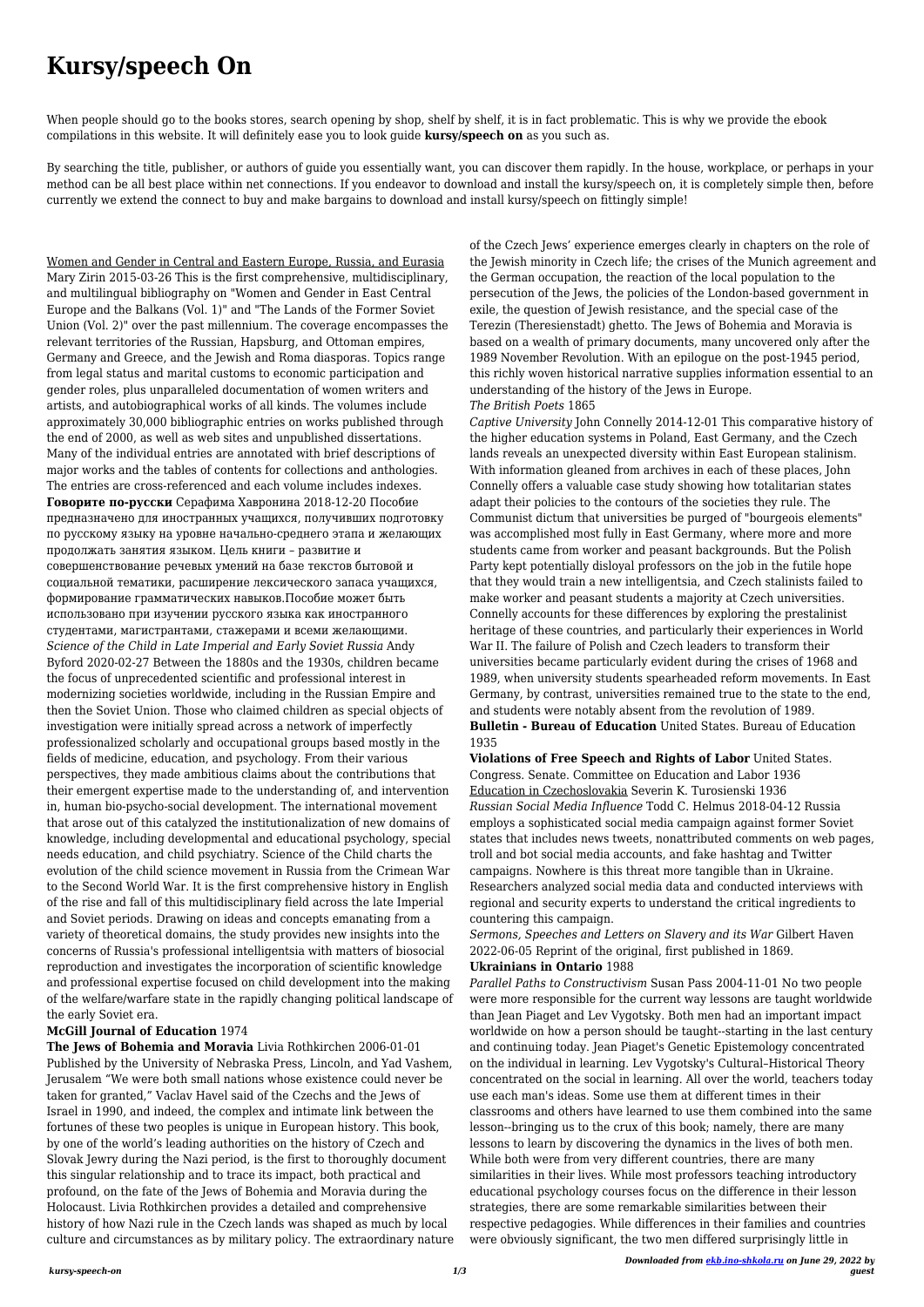*Downloaded from [ekb.ino-shkola.ru](http://ekb.ino-shkola.ru) on June 29, 2022 by guest*

their pedagogical views and their basic ideas. Their similarities in views and ideas are due to the similarities in their lives. Chapter 1 looks at those similarities by looking at influences in their childhood. Chapter 2 observes their adolescence. Chapter 3 concentrates on young adulthood. Chapter 4 covers their postgraduate work. Chapter 5 traces the origins of their major ideas. For Jean Piaget, we look at the origin of chronological stages of development, the role of language, the role of the teacher, optimal mismatch, equilibration, error, and play. For Lev Vygotsky, we look at the origin of zone of proximal development, internalization, stage of development, "the social other," role of language, error, sociohistorical context of learning, scaffolding and play. Chapter 6 deals with how Jean Piaget and Lev Vygotsky were able to overcome adversity and the lessons that can be learned by such overcoming. Chapter 7 provides a new pedagogy based on the communications that Jean Piaget and Lev Vygotsky had with each other, noting the influence such communications had on their mutual ideas. **Alexander Romanovich Luria** Evgenii[a<sup>[]</sup> Davydovna Khomskai[]a<sup>[]</sup> 2001-04-30 Alexander Romanovitch Luria is widely recognized as one of the most prominent neuropsychologists of the twentieth century. This book - written by his long-standing colleague and published in Russian by Moscow University Press in 1992, fifteen years after his death - is the first serious volume from outside the Luria family devoted to his life and work and includes the most comprehensive bibliography available anywhere of Luria's writings.

Education Reform and Internationalisation David Bridges 2014-08-28 This collection presents new investigations into the role of heritage languages and the correlation between culture and language from a pedagogic and cosmopolitical point of view.

*The Royal Standard English Dictionary* William Perry 1800 **Thalaba the Destroyer** Robert Southey 2019-02-23 This work has been selected by scholars as being culturally important, and is part of the knowledge base of civilization as we know it. This work was reproduced from the original artifact, and remains as true to the original work as possible. Therefore, you will see the original copyright references, library stamps (as most of these works have been housed in our most important libraries around the world), and other notations in the work. This work is in the public domain in the United States of America, and possibly other nations. Within the United States, you may freely copy and distribute this work, as no entity (individual or corporate) has a copyright on the body of the work. As a reproduction of a historical artifact, this work may contain missing or blurred pages, poor pictures, errant marks, etc. Scholars believe, and we concur, that this work is important enough to be preserved, reproduced, and made generally available to the public. We appreciate your support of the preservation process, and thank you for being an important part of keeping this knowledge alive and relevant. The Dimensions of Hegemony Craig Brandist 2015-02-12 In The Dimensions of Hegemony Craig Brandist offers a detailed analysis of debates around the cultural and linguistic aspects of proletarian leadership in revolutionary Russia. The result is a new perspective on critiques usually associated with sociolinguistic and post-colonial studies. **Sociocultural Perspectives on Language Change in Diaspora** David R. Andrews 1999 This book is a sociolinguistic examination of the Russian speech of the American "Third Wave," the migration from the Soviet Union which began in the early 1970s under the policy of detente. Within the framework of bilingualism and language contact studies, it examines developments in emigre Russian with reference to the late Cold-War period which shaped them and the post-Soviet era of today. The book addresses matters of interest not only to Russianists, but to linguists of various theoretical persuasions and to sociologists, anthropologists and cultural historians working on a range of related topics. No knowledge of the Russian language is assumed on the part of the reader, and all linguistics examples are presented in standard transliteration and fully explicated.

German Memory Contests Anne Fuchs 2006 Essays shedding light on the increasingly open cultural debate on the German past.

## **The Poetical Works of Robert Southey** Robert Southey 1884 **The Poetical Works of Robert Southey** Robert Southey 1860 **Bumtarara** Edward Redliński 2006

A Biographical Dictionary of Women's Movements and Feminisms Francisca de Haan 2006-01-10 This Biographical Dictionary describes the lives, works and aspirations of more than 150 women and men who were active in, or part of, women's movements and feminisms in Central, Eastern and South Eastern Europe. Thus, it challenges the widely held belief that there was no historical feminism in this part of Europe. These innovative and often moving biographical portraits not only show that

feminists existed here, but also that they were widespread and diverse, and included Romanian princesses, Serbian philosophers and peasants, Latvian and Slovakian novelists, Albanian teachers, Hungarian Christian social workers and activists of the Catholic women's movement, Austrian factory workers, Bulgarian feminist scientists and socialist feminists, Russian radicals, philanthropists, militant suffragists and Bolshevik activists, prominent writers and philosophers of the Ottoman era, as well as Turkish republican leftist political activists and nationalists, internationally recognized Greek feminist leaders, Estonian pharmacologists and science historians, Slovenian 'literary feminists,' Czech avant-garde painters, Ukrainian feminist scholars, Polish and Czech Senate Members, and many more. Their stories together constitute a rich tapestry of feminist activity and redress a serious imbalance in the historiography of women's movements and feminisms. *Rhetorik* Rouven Soudry 2006

**Celebrating Women** Choi Chatterjee 2002-04-01 Choi Chatterjee analyzes both Bolshevik attitudes towards women and the invented state rituals surrounding Women's Day to demonstrate the ways these celebrations helped construct gender notions in the Soviet Union. **History of Sangamon County, Illinois** 1881

Our Course: Peace and Socialism. a Collection of Speeches. Sept.-dec. 1974. Nasz Kurs - Mir I Socializm Leonid Ilicz Brezznev 1975 **Mothers and Daughters** Barbara Alpern Engel 2000-02 The first psychosocial study of the female intelligentsia in Russia, Mothers and Daughters explains how and why women radicals of the nineteenth century diverged from their male counterparts, describes the forces that led women to rebel, and discusses their mixed legacy to future generations. Barbara Alpern Engel examines her subject on three levels: the traditional family system; early feminism and women's rebellion against the family; and the causes and consequences of women's revolutionary activity. She describes the impact this revolt had on the family and the lives of radical women and the movement's role in inspiring a new feminine mythology. Throughout, Engel brings nineteenth-century women to life, humanizing history as she presents a case study of how the personal became political in a time and place very different from our own.

The Races of Europe Steven Coons Carleton 1939-01-01 *Sovereignty Experiments* Alyssa M. Park 2019-07-15 Sovereignty Experiments tells the story of how authorities in Korea, Russia, China, and Japan—through diplomatic negotiations, border regulations, legal categorization of subjects and aliens, and cultural policies—competed to control Korean migrants as they suddenly moved abroad by the thousands in the late nineteenth century. Alyssa M. Park argues that Korean migrants were essential to the process of establishing sovereignty across four states because they tested the limits of state power over territory and people in a borderland where authority had been long asserted but not necessarily enforced. Traveling from place to place, Koreans compelled statesmen to take notice of their movement and to experiment with various policies to govern it. Ultimately, states' efforts culminated in drastic measures, including the complete removal of Koreans on the Soviet side. As Park demonstrates, what resulted was the stark border regime that still stands between North Korea, Russia, and China today. Skillfully employing a rich base of archival sources from across the region, Sovereignty Experiments sets forth a new approach to the transnational history of Northeast Asia. By focusing on mobility and governance, Park illuminates why this critical intersection of Asia was contested, divided, and later reimagined as parts of distinct nations and empires. The result is a fresh interpretation of migration, identity, and state making at the crossroads of East Asia and Russia. **Equality and Revolution** Rochelle Goldberg Ruthchild 2010 On July 20, 1917, Russia became the world's first major power to grant women the right to vote and hold public office. Yet in the wake of the October Revolution later that year, the foundational organizations and individuals who pioneered the suffragist cause were all but erased from Russian history. The women's movement, when mentioned at all, is portrayed as meaningless to proletariat and peasant women, based in elitist and bourgeoisie culture of the tsarist era, and counter to socialist ideology. In this groundbreaking book, Rochelle Goldberg Ruthchild reveals that Russian feminists in fact appealed to all classes and were an integral force for revolution and social change, particularly during the monumental uprisings of 1905-1917. Ruthchild offers a telling examination of the dynamics present in imperialist Russia that fostered a growing feminist movement. Based upon extensive archival research in six countries, she analyzes the backgrounds, motivations, methods, activism, and organizational networks of early Russian feminists,